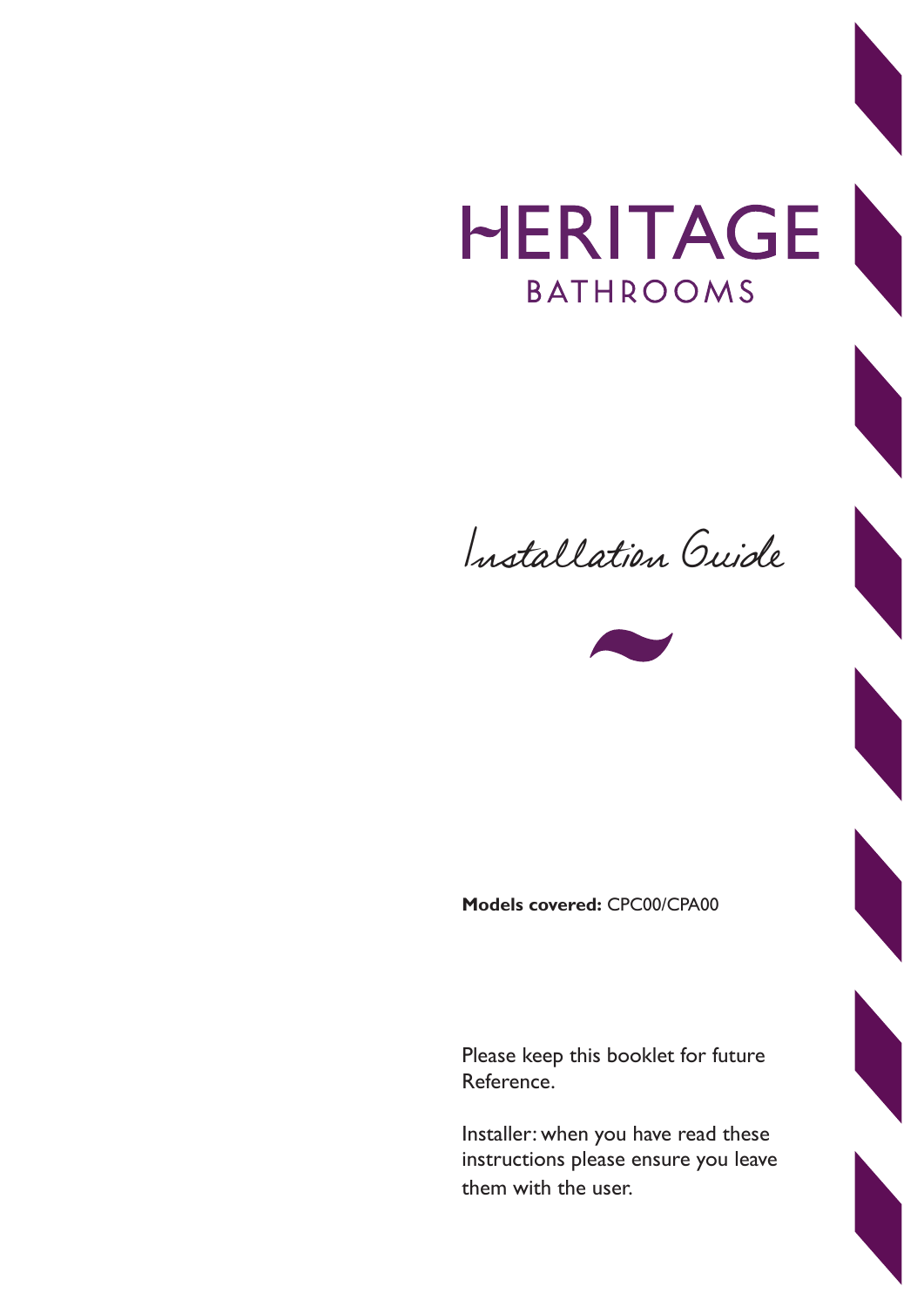Installation

1. Identify all components and check for completeness.



| No. | <b>Description</b>     |
|-----|------------------------|
| ı   | <b>Hand Shank</b>      |
| 2   | Plastic thread tube    |
| 3   | Silicon washer         |
| 4   | Plastic hexagonal nut  |
| 5   | Camel arm              |
| 6   | Screw                  |
| 7   | Ceramic handle         |
| 8   | Lock joint             |
| 9   | <b>Retaining Screw</b> |

2. Remove cistern lid.

3. Loosen camel arm(5) retaining screw(9) and remove lifting arm from handle shaft.

4. To remove the old handle, loosen and remove plastic hexagonal nut(4) from the handle shaft. On some versions of cistern handles, it may be necessary to remove a split pin from the shaft first. Pull handle from cistern.

5. To fit new handle, remove camel arm(5), plastic hexagonal nut(4) and silicon washer(3) from the handle shaft.

6. Place the handle with the plastic thread tube(2) into cistern hole. Place silicon washer(3) so it is installed on the inside of the cistern.

7. Screw on the plastic hexagonal nut(4) and tighten sufficiently to hold firmly, so that the handle is positioned at a 2 o clock direction.

8. On the syphon supplied with the cistern fittings, connect plunger hook to lifting arm in the appropriate hole so that when camel arm(5) is mounted on handle shaft it is firectly above the siphon plunger.

9. Tighten retaining screw(9) on camel arm(5).

10. See next section for aftercare instruction.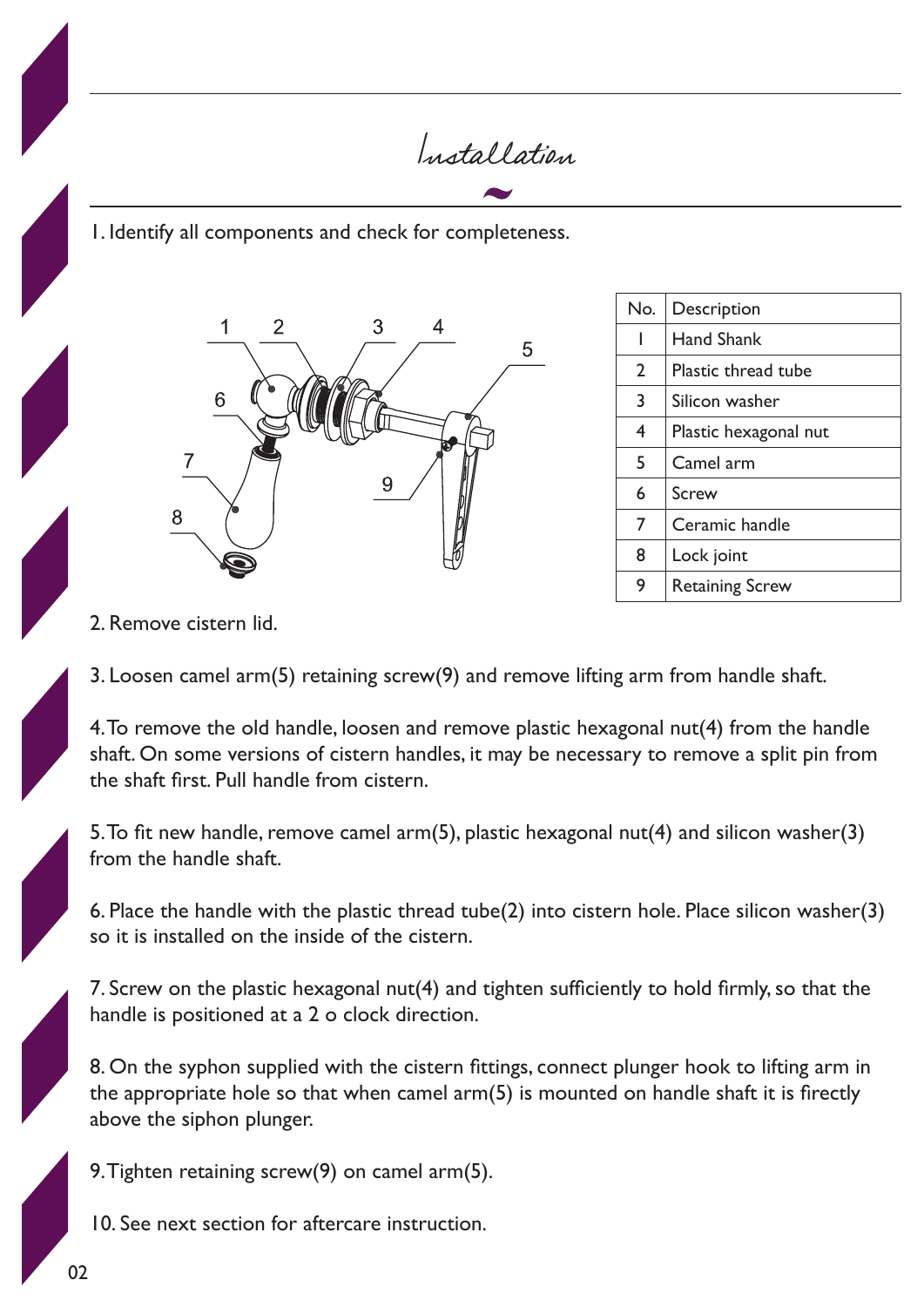Caring for your product

Your fitting has a high quality finish and should be treated with care to preserve the visible surfaces.

All surface finishes will wear if not cleaned correctly, the only safe way to clean your product is to wipe with a soft damp cloth. Stains can be removed using washing up liquid.

All bath cleaning powders and liquids will damage the surface of your fitting, even the non-scratch cleaners.

Guarantee

This product is manufactured to the highest standards and a 5 year guarantee covers any defect in manufacture.

In the interests of continuous product development, we reserve the right to alter specification as necessary.